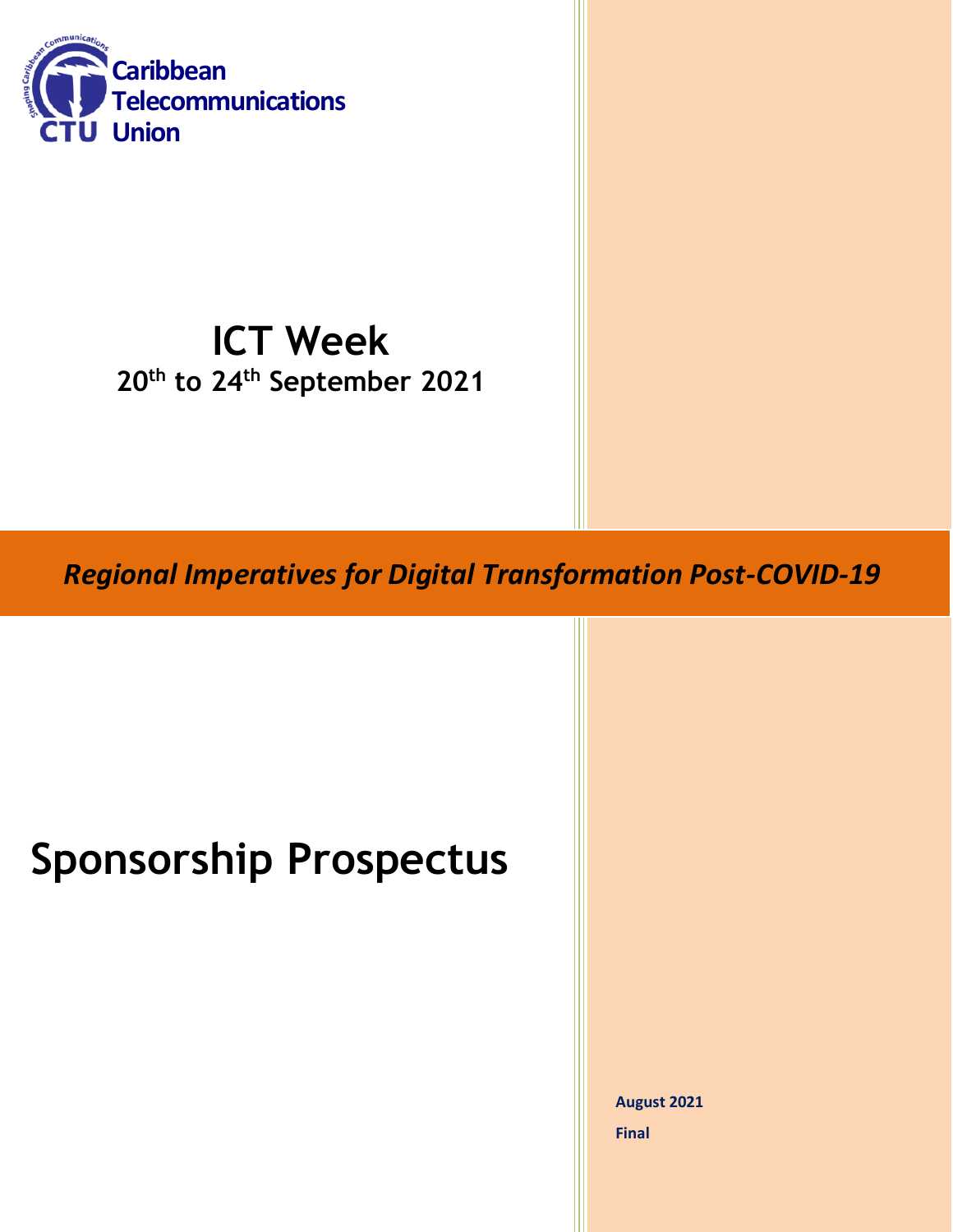

## **Sponsorship Prospectus for ICT Week**

**20 th to 24th September 2021**

## **1 Invitation to Sponsor**

The Caribbean Telecommunications Union (CTU) invites you to join our valued group of sponsors for ICT Week which would be held from **20 th to 24th September 2021 and convened virtually, via videoconferencing.**

## **2 Introduction to the Caribbean Telecommunications Union (CTU)**

Established by Caribbean Heads of Government in 1989, the CTU's mandate is to create an environment in partnership with members to optimise the returns from Information and Communication Technologies (ICT) resources for the benefit of stakeholders. A multistakeholder inter-governmental ICT organisation, the CTU's membership includes 20 Caribbean countries, and private sector and civil society organisations. The CTU is the region's foremost proponent of ICT-enabled development, committed to fostering the Caribbean's development through the effective use of ICT.

Working collaboratively with its member governments, telecommunication operators and regulators, technology companies, academia, regional and international ICT organizations and civil society, the CTU regularly brings together diverse communities of stakeholders in executing its work.

The CTU operates on principles of integrity, transparency and accountability and is committed to excellence in the execution of its work. On this basis, the CTU attracts globally recognized strategic partners and supporters for its work and its activities have been endorsed regionally and internationally.

## **3 Purpose of this Document**

This document presents to you the opportunities for brand building, lead generation, business enhancement and demonstrating corporate leadership and social responsibility in the Caribbean ICT sector through sponsorship of **ICT Week**. This event comprises ICT related activities which will be held virtually over the course of the week of **20 th September 2021**.

### **4 ICT Week**

ICT Week will include the CTU's 43<sup>rd</sup> Executive Council Statutory Meeting; the 24<sup>th</sup> General Conference of Ministers; the 17<sup>th</sup> Caribbean Ministerial Strategic ICT Seminar; the 5<sup>th</sup> Regulators Forum and an ICT Technical Collaboration Forum.

Details of the many activities scheduled for ICT Week are as follows: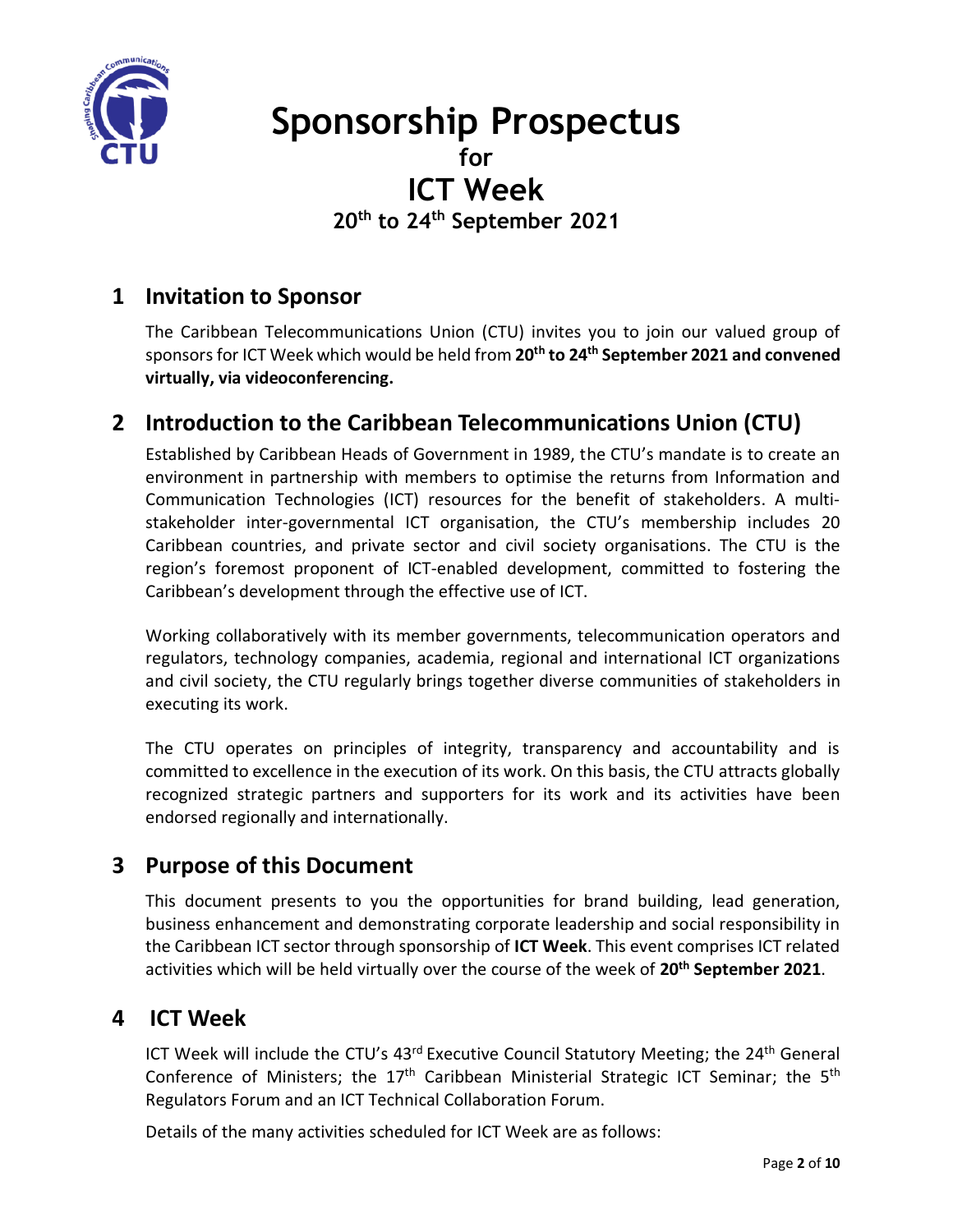- **43rd Executive Council (EC43):** This meeting is scheduled for the 20**th** and will **only be open to** the CTU's Permanent Secretaries and Technical Officers. This statutory meeting is intended to discuss and progress the work of the CTU Secretariat.
- **Joint Meeting of the Executive Council and General Conference of Ministers.** This open session on the afternoon of the **20th** is your opportunity to learn more on the work of the CTU and to receive updates on ongoing and planned projects. The session will feature presentations of the projects and initiatives of the CTU Secretariat and Members. It would also provide insights on how organizations may participate in the CTU's work.
- **24<sup>th</sup> General Conference of Ministers (GC24):** This meeting is scheduled for the 21<sup>st</sup> and will be attended by CTU ICT Ministers, Permanent Secretaries and Technical Officers. Additional participation is by invitation. This statutory meeting will progress, discuss and make decisions on the business and operations of the CTU, including receiving resolutions and recommendations from the Executive Council.
- **•** 17<sup>th</sup> Caribbean Ministerial Strategic ICT Seminar: Scheduled for the 22<sup>nd</sup>, this Seminar

#### **Ministerial Seminar Audience:**

- $\checkmark$  Caribbean Government Ministers
- $\checkmark$  Senior Government policy makers
- $\checkmark$  Heads/Senior members of ICT Regulatory Authorities
- $\checkmark$  CEOs/Senior Officials of private sector ICT Organizations
- $\checkmark$  Executive representatives of:
	- Regional inter-governmental organizations,
	- Development agencies,
	- Civil Society and
	- Academia.
- $\checkmark$  Regional and global Internet institutions/agencies

will feature presentations by various ICT industry leaders and is designed to bring policy-makers up to speed with new and emerging technology trends that may require public policy interventions. The seminar is open and targeted in particular to senior ICT Stakeholders. The Seminars are designed to educate and promote understanding of ICT and its potential to advance the social and economic development agenda of Caribbean countries.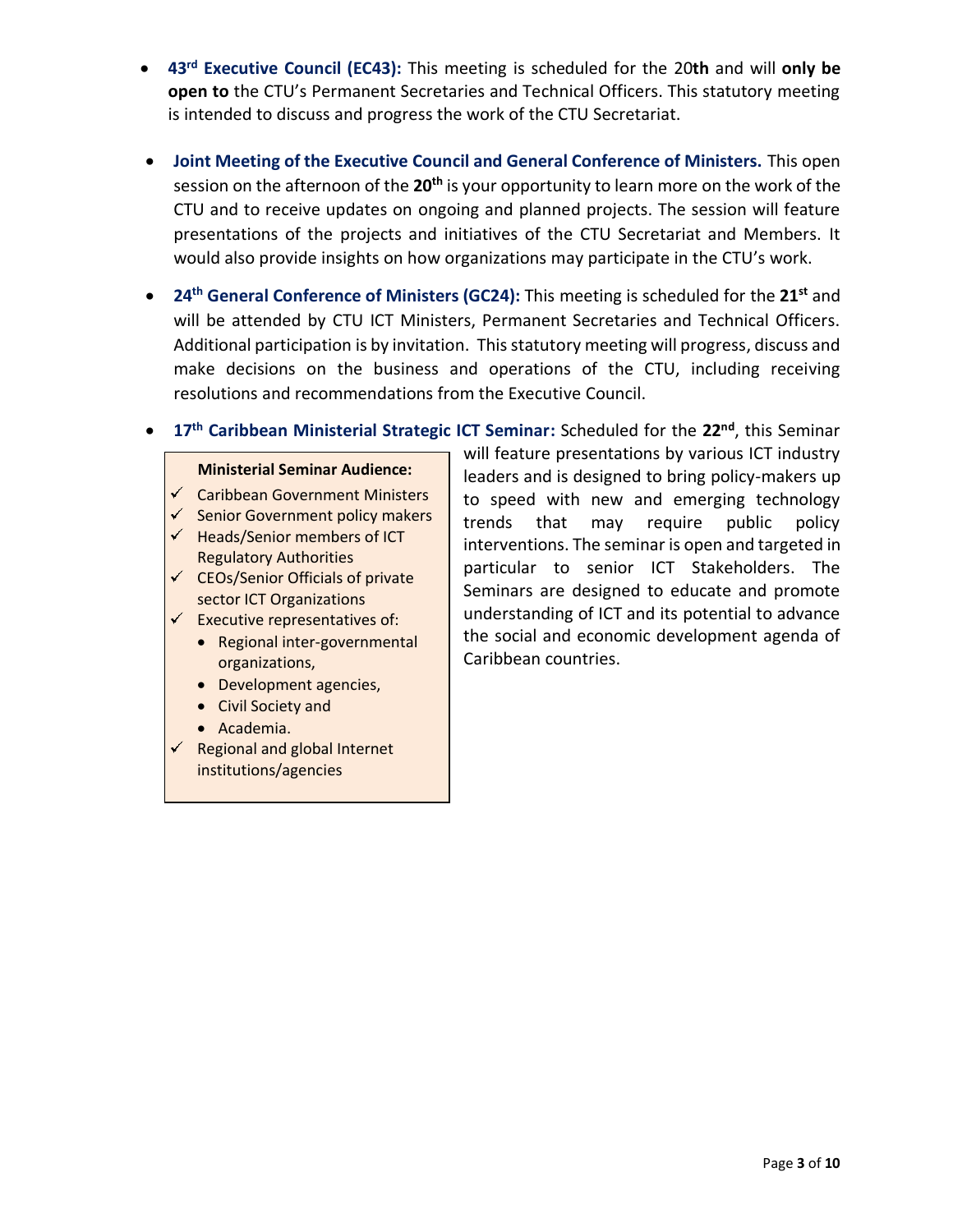- **ICT Technical Collaboration Forum:** This forum which is open to all CTU Members is aimed at providing a space for collaboration, by technical advisors on ICT projects of regional significance. The forum will also afford the private sector partners an opportunity to recommend or propose holistic solutions to address such issues/problems, collectively and through regional approaches, where appropriate.
- **5** 5<sup>th</sup> **Regulatory Forum:** This forum which is spread over two half day sessions on the 23<sup>rd</sup> and 24<sup>th</sup> is open only to ICT Regulators and specially invited guests. This year's roundtable discussion will address regulation for digital transformation to prepare the region for the 4th Industrial Revolution. Additionally, issues related to the feasibility of establishing a single regional regulator and or a harmonized regulatory framework would also be an area of focus.

### **5 Why Sponsor?**

**ICT Week** represents a singular opportunity for your organization to demonstrate its commitment to ICT-enabled Caribbean development through support and sponsorship of the CTU's virtual hosting of these important regional meetings.

The 17<sup>th</sup> Caribbean Ministerial Strategic ICT Seminar for example, will bring together in one place ICT and Telecommunications Ministers, and other Ministers of Government from across the region. Participation in the Seminar will provide an opportunity to interact at this ministerial level to gain insights into regional problems and propose and showcase your organization's solutions. Additionally, sponsorship will allow for one on one virtual breakout sessions with Ministers to pitch ideas and possible remedial action to address national or regional issues. The Ministerial Seminar will also attract Caribbean Regulators, senior executives from regional ICT organizations, International ICT Agencies, the private sector and civil society, making it a unique opportunity for virtual networking, promoting and advancing your organization.

## **6 Sponsorship Opportunities and Entitlements**

Committing as a sponsor of **ICT Week** will open the door for unparalleled access to leaders in the Caribbean ICT Sectors and space. Sponsorship opportunities and entitlements are provided on Page 5 of this Prospectus.

Once you have made a selection, please complete the commitment form and return it to the CTU Secretariat in accordance with the instructions provided.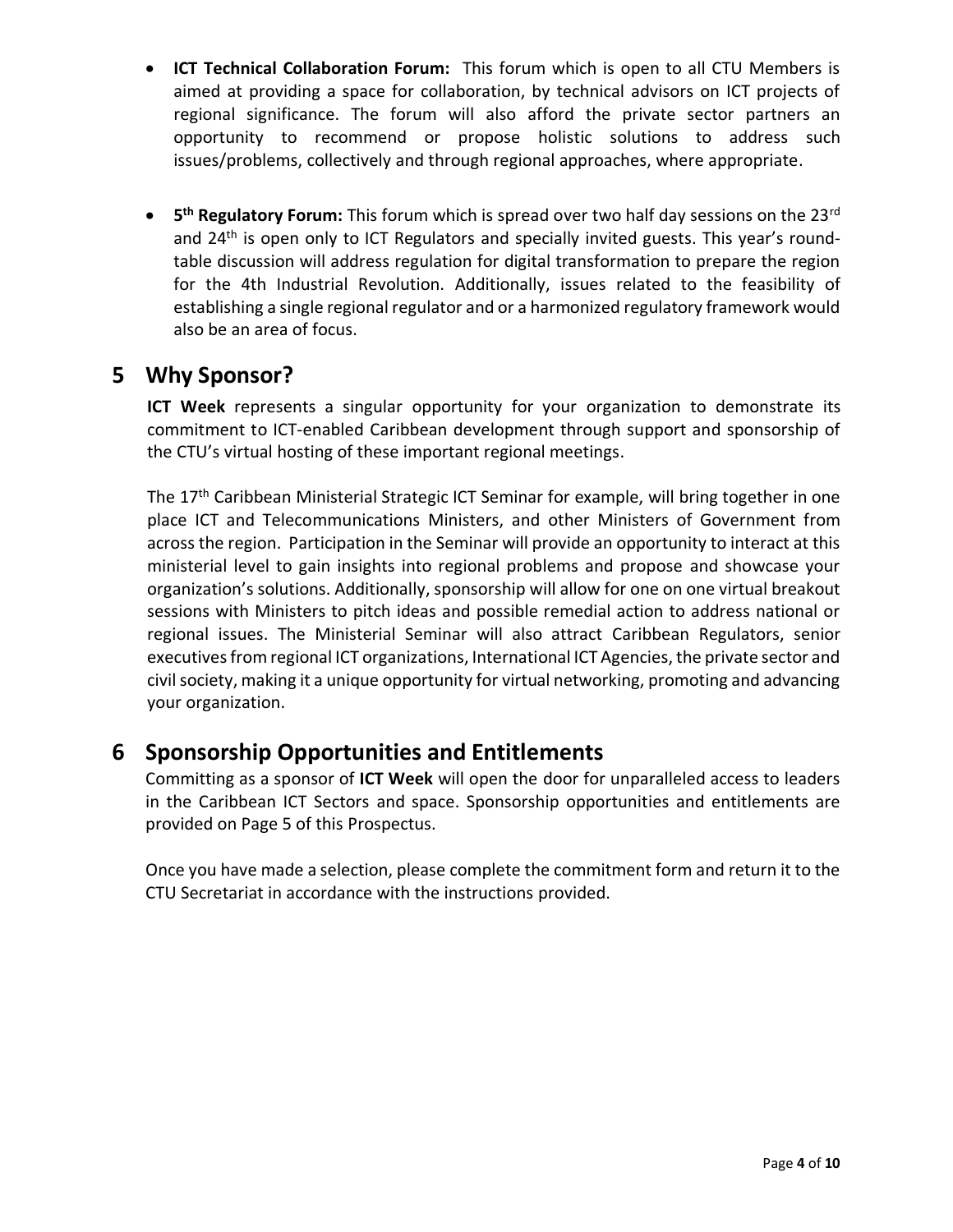## **7 CTU Contact**

For more information on being a sponsor of these important and exciting events, please contact:

> **Mr. Gary Kalloo** ICT Consultant **Caribbean Telecommunications Union** 4 Mary Street, St Clair, Port of Spain, Trinidad and Tobago

Tel: (868) 628 0281 Ext. 230 Mob: (868) 678 5073 E-Mail: [gary.kalloo@ctu.int](mailto:sonja.johnson@ctu.int) Website: [www.ctu.int](http://www.ctu.int/)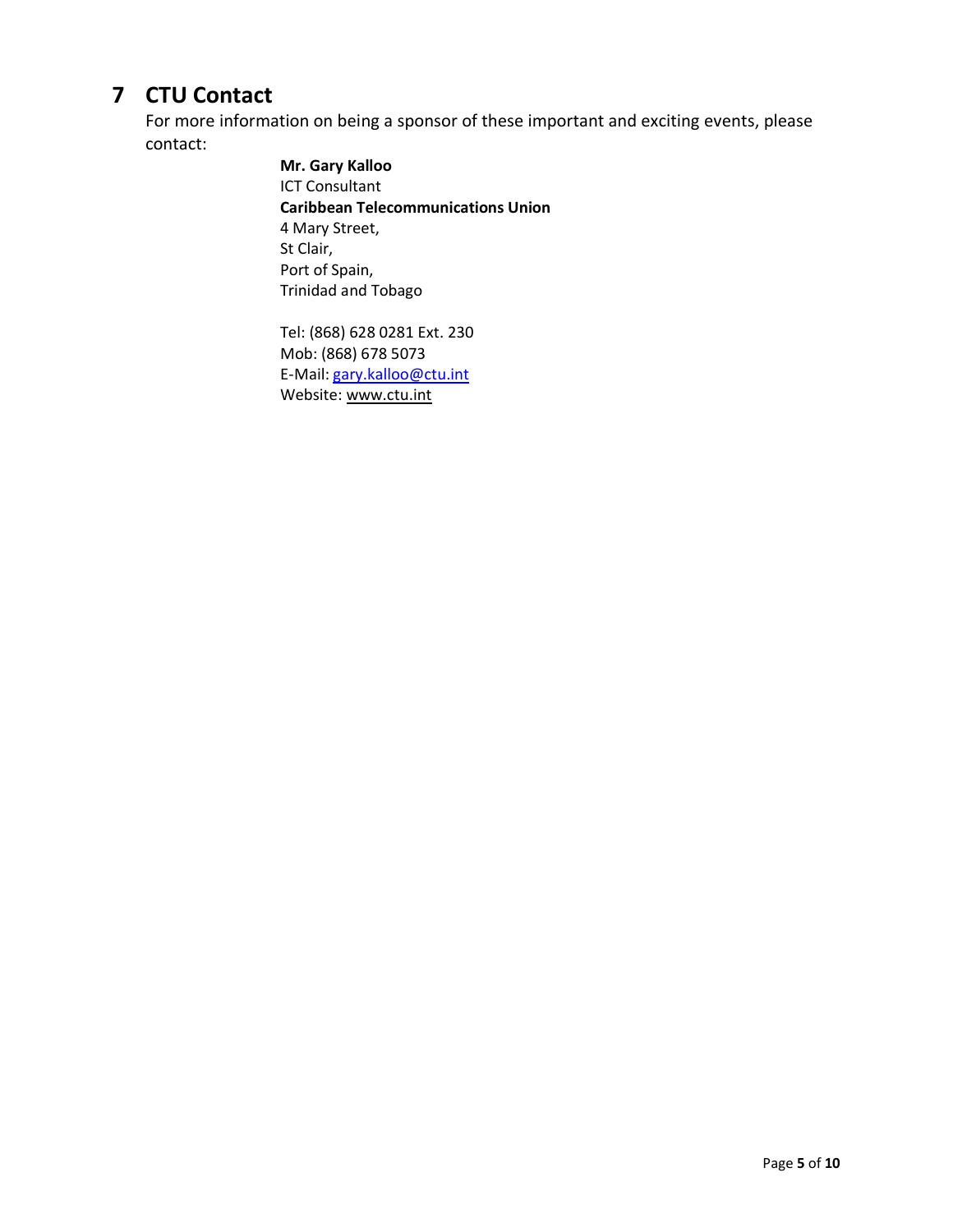## **ICT Week 20 th to 24th September 2021**

## **Sponsorship Opportunities & Entitlements**

| <b>Value of</b><br>Sponsorship                                     | <b>Entitlements</b>                                                                                                                                                                                                                                                                                                                                                                                                                                                                                                                                                                                                                                                                                                                                                                                    |  |
|--------------------------------------------------------------------|--------------------------------------------------------------------------------------------------------------------------------------------------------------------------------------------------------------------------------------------------------------------------------------------------------------------------------------------------------------------------------------------------------------------------------------------------------------------------------------------------------------------------------------------------------------------------------------------------------------------------------------------------------------------------------------------------------------------------------------------------------------------------------------------------------|--|
| Platinum<br>US\$12,000 & over<br>(Sector Exclusivity) <sup>1</sup> | Speaking opportunities at both the Opening Ceremony and the<br>$\bullet$<br><b>Ministerial Seminar</b><br>Logo recognition on CTU's event website with link to Sponsor's<br>$\bullet$<br>website<br>Prominent recognition and display on event virtual banners<br>Prominent display of Sponsor's virtual banner at the event and via the<br>$\bullet$<br>hosting platform<br>Opportunity to distribute promotional materials via hosting platform<br>Recognition in all event documentation<br>$\bullet$<br>Use of a virtual exhibition booth on conference hosting platform for<br>exposition of materials and interaction with attendees<br>Use of virtual meeting space during the event when possible<br>Virtual breakout room meetings of 15 minutes with each of 5 CTU<br>$\bullet$<br>ministers |  |
| Gold<br>US\$8,000                                                  | Speaking opportunity in one of either the Opening Ceremony or the<br>$\bullet$<br><b>Ministerial Seminar</b><br>Logo recognition on event banner<br>$\bullet$<br>Prominent display of Sponsor's virtual banner at the event and via the<br>$\bullet$<br>hosting platform<br>Recognition in all event documentation<br>Recognition on the CTU's Web site with link back to Sponsor's Web<br>site<br>Virtual breakout room meetings of 15 minutes with each of 3 CTU<br>ministers                                                                                                                                                                                                                                                                                                                        |  |
| <b>Silver</b><br>US\$5,000                                         | Logo recognition on event banner<br>$\bullet$<br>1 Tech Brief speaking position in the Ministerial Seminar <sup>2</sup><br>Recognition in all event documentation, including banners<br>Recognition on the CTU's Web site with link back to the Sponsor's Web<br>site<br>Virtual breakout room meetings of 15 minutes with each of 2 CTU<br>ministers                                                                                                                                                                                                                                                                                                                                                                                                                                                  |  |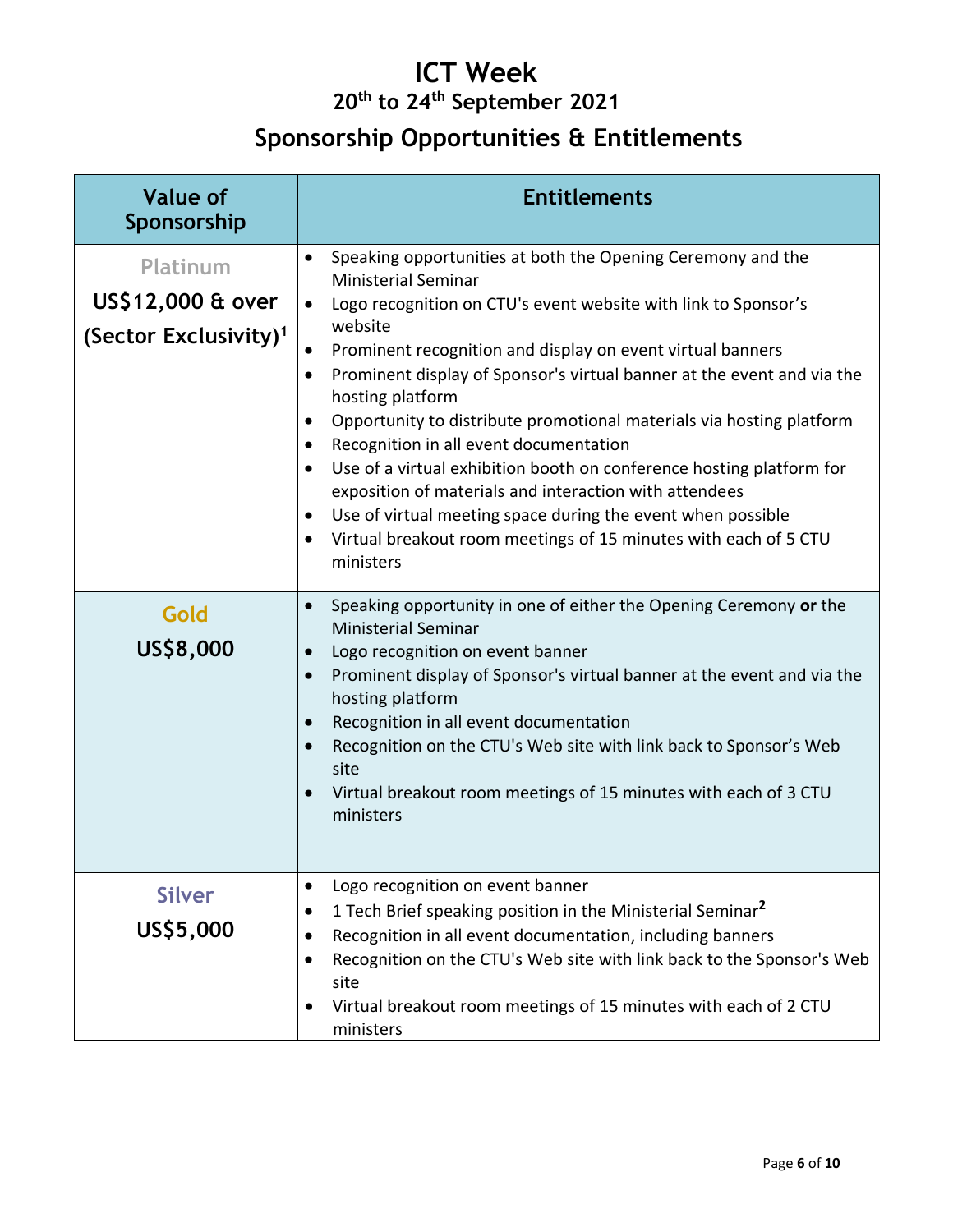| Value of<br>Sponsorship | <b>Entitlements</b>                                                   |
|-------------------------|-----------------------------------------------------------------------|
| <b>Bronze</b>           | Recognition in all event documentation                                |
| US\$2,500               | Recognition on event banners with link back to the Sponsor's Web site |

#### Notes:

- 1. For the Platinum sponsorship level, only one organization will be selected as a sponsor, determined on a first-come/first-served basis by the date of receipt to the Secretariat of the signed and completed Sponsorship Commitment form, included at page 8 below.
- 2. For the Silver sponsorship level, a limited number of speaker positions are available, which will be offered to sponsors on a first come, first served basis.

#### **Other Notes**

- The CTU may also accept sponsorship outside of the levels described above, which may also take the form of services and goods to help support the event. All sponsorship and virtual exhibit opportunities on the hosted platform are offered on a first-come, first-served basis.
- Only **ICT Week** sponsors will be permitted to share promotional materials virtually at the event.
- All materials will be reviewed to ensure that they are appropriate for a multi-stakeholder event that includes the CTU, its supporting organizations, community members or any of the event sponsors.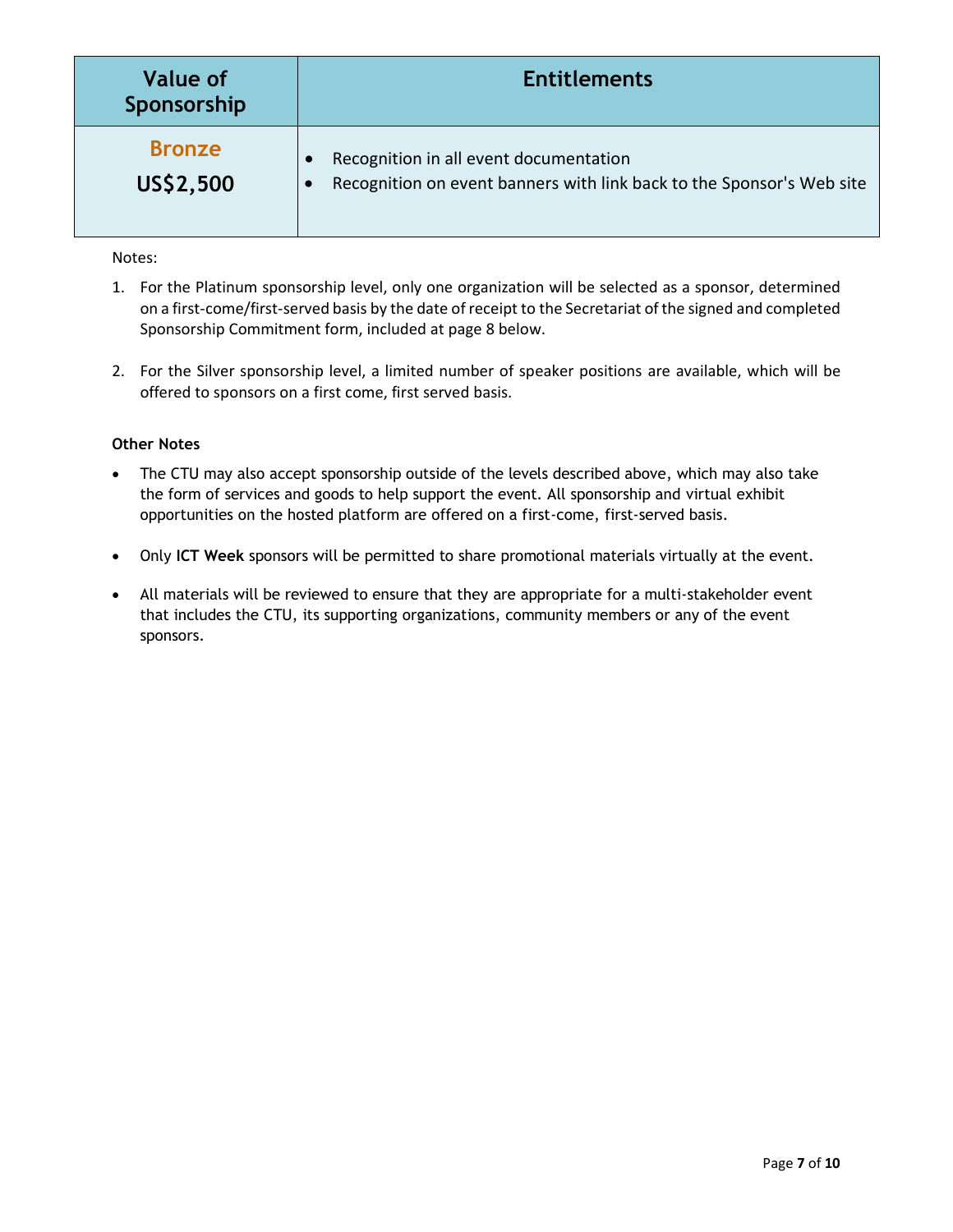

## **Sponsorship Prospectus for ICT Week 20 th to 24th September 2021 Commitment to Sponsor**

Please complete and submit via email to the CTU for the attention of Ms. Brenda Julien, Manager Administration, email: brenda.julien@ctu.int with a copy to Gary Kalloo, e-mail: [gary.kalloo@ctu.int](mailto:gary.kalloo@ctu.int) **by 2 nd September 2021.**

| Organization:     |         |
|-------------------|---------|
| <b>Last Name:</b> |         |
| First name:       |         |
| Designation:      |         |
| <b>Address:</b>   |         |
| City:             | State:  |
| Country:          | Fax:    |
| Telephone:        | E-Mail: |

## **Categories of Sponsorship**

| <b>Class</b>  | Amount (US\$) | <b>Please Tick</b> |
|---------------|---------------|--------------------|
| Platinum      | $12,000+$     |                    |
| Gold          | 8,000         |                    |
| <b>Silver</b> | 5,000         |                    |
| <b>Bronze</b> | 2,500         |                    |
| <b>Other</b>  |               |                    |

**Signed Signed** 

Organization's Authorized Representative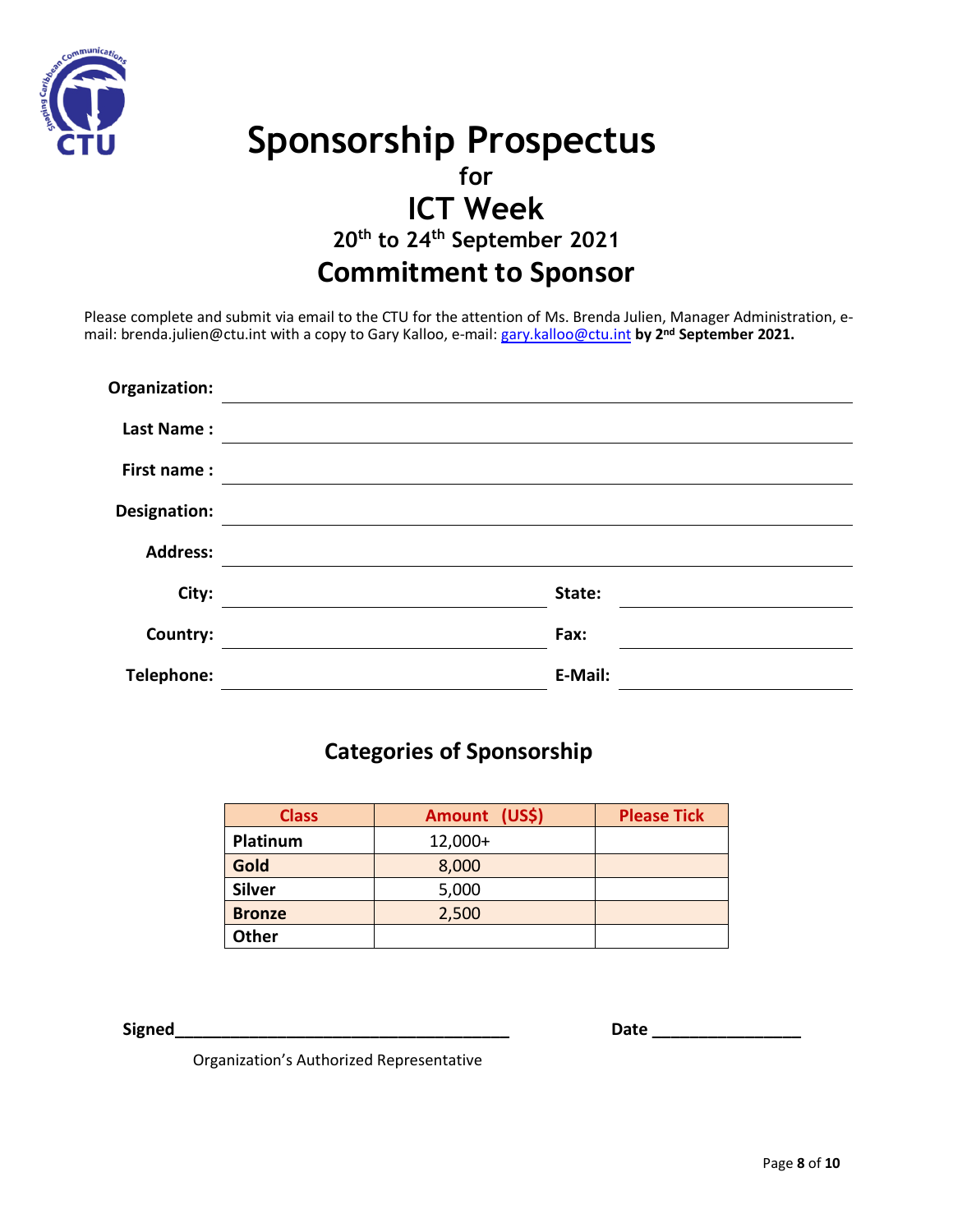

 **Sponsorship Prospectus**

## **for**

**ICT Week** 

**20th to 24th September 2021**

## **Instructions to Sponsors**

### **1. Commitment Form**

Organizations wishing to sponsor are required to complete the attached Commitment Form and return it to the CTU Secretariat as soon as possible but no later than **2 nd September 2021.**

### **2. Payment Information**

Please make cheques payable to: **Caribbean Telecommunications Union.** If a Wire Transfer is preferred, instructions are provided below.

### **3. Passes**

For administrative purposes, all Sponsor's Personnel who will attend the sessions are required to register. Registration information will be provided via the CTU's website.

### **4. Artwork and Logos**

In order to ensure your organization benefits from the full exposure possible, your Artwork and marketing materials must be submitted with the Sponsorship Commitment Form. Details on the technical requirements will be provided on request.